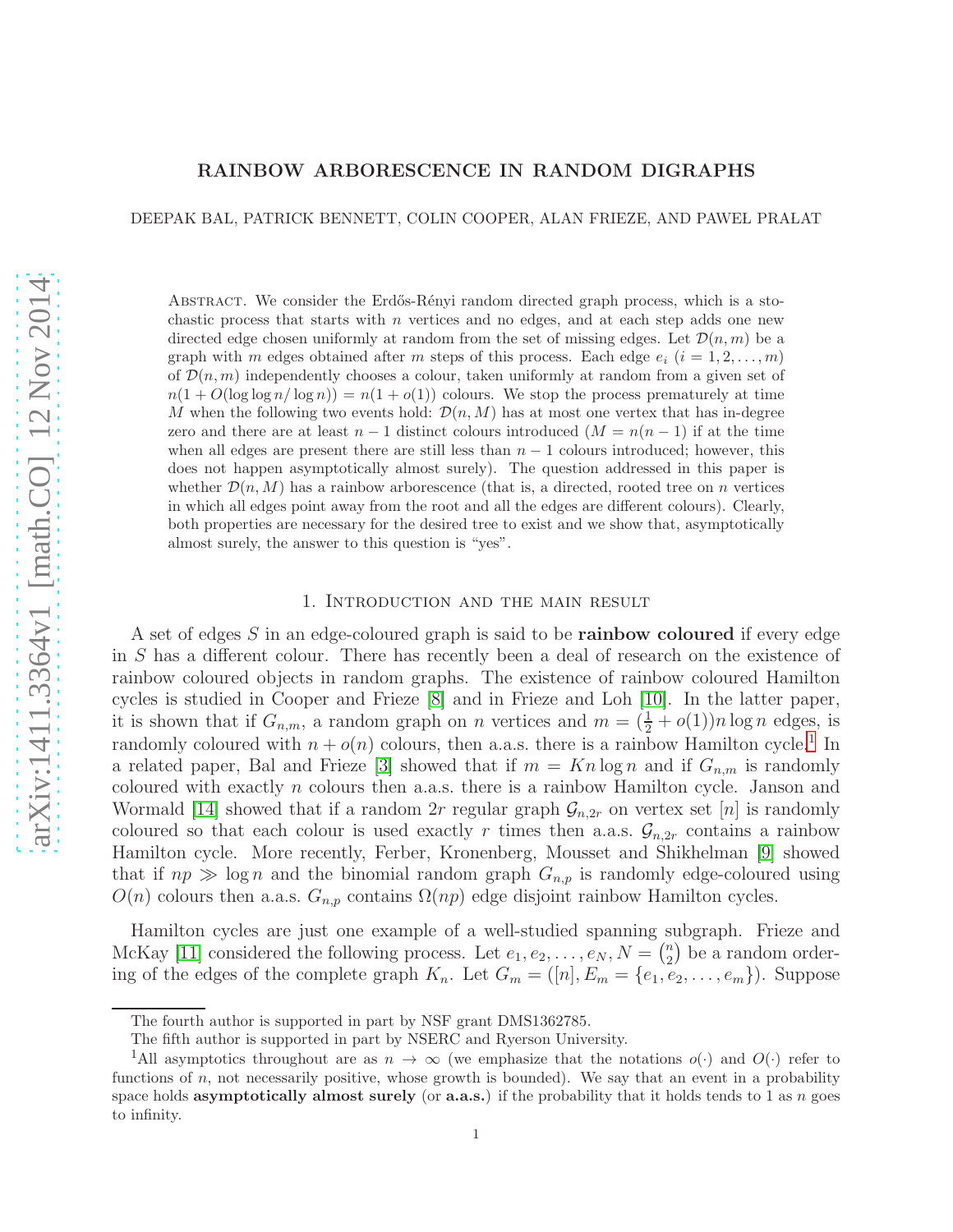that the edges of  $K_n$  are randomly coloured from a set of  $cn, c \ge 1$  colours. Then let

$$
m_1 = \min \{m : G_m \text{ is connected}\}.
$$
  
\n
$$
m_2 = \min \{m : E_m \text{ contains edges of } n - 1 \text{ different colours}\}.
$$
  
\n
$$
m_3 = \min \{m : G_m \text{ contains a rainbow spanning tree}\}.
$$

It is clear that  $m_3 \geq \max\{m_1, m_2\}$  and [\[11\]](#page-12-5) shows that a.a.s.  $m_3 = \max\{m_1, m_2\}$ . Bal, Bennett, Frieze and Pralat [\[2\]](#page-12-6) proved a similar tight result for the case where each edge receives a choice of two random colours.

In this paper we turn our attention to a directed analogue of the result of [\[11\]](#page-12-5). We consider a **random digraph process**, which is a stochastic process that starts with  $n$  vertices and no edges, and at each step adds one new (directed) edge chosen uniformly at random from the set of missing edges. Formally, let  $N = n(n-1)$  and let  $e_1, e_2, \ldots, e_N$  be a random permutation of the edges of the complete digraph  $\vec{K}_n$ . The graph process consists of the sequence of random digraphs  $(\mathcal{D}(n,m))_{m=0}^N$ , where  $\mathcal{D}(n,m) = (V, E_m)$ ,  $V = [n] := \{1, 2, \ldots, n\}$ , and  $E_m = \{e_1, e_2, \ldots, e_m\}$ . It is clear that  $\mathcal{D}(n, m)$  is a digraph taken uniformly at random from the set of all digraphs on *n* vertices and *m* edges. (See, for example, [\[4,](#page-12-7) [13\]](#page-12-8) for more details.) Let

$$
\varepsilon = \varepsilon(n) = \frac{\log \log n}{\log n}.
$$

Suppose that each edge  $e_i$   $(i = 1, 2, ..., m)$  of  $\mathcal{D}(n, m)$  is independently assigned a colour, uniformly at random, from a given set W of  $(1 + 50\varepsilon)n = (1 + o(1))n$  colours.

We often write  $\mathcal{D}(n,m)$  when we mean a graph drawn from the distribution  $\mathcal{D}(n,m)$ .

An arborescence is a digraph in which, for a vertex  $u$  called the root and any other vertex v, there is exactly one directed path from  $u$  to  $v$ . Equivalently, an arborescence is a directed, rooted tree in which all edges point away from the root. Every arborescence is a directed acyclic graph (DAG), but not every DAG is an arborescence. A set of edges S is said to be rainbow if each edge of  $S$  is in a different colour. An arborescence is said to be rainbow if its edge set is. We are concerned with the following four events:

> $\mathcal{C}_m$  = { $\mathcal{D}(n,m)$  contains edges in at least  $n-1$  colours},  $\mathcal{Z}_m = {\text{At most one vertex of } \mathcal{D}(n, m) \text{ has in-degree zero}},$  $\mathcal{A}_m = {\mathcal{D}(n,m)}$  has an arborescence},  $\mathcal{R}_m = {\mathcal{D}(n, m)}$  has a rainbow arborescence}.

Let  $\mathcal{E}_m$  stand for one of the above four sequences of events and let

$$
m_{\mathcal{E}} = \min\{m \in \mathbb{N} : \mathcal{E}_m \text{ occurs}\},\
$$

provided that such an m exists. (Note that  $m<sub>Z</sub>$  and  $m<sub>A</sub>$  are always defined but the other two might not be.) It is obvious that  $m_A \geq m_{\mathcal{Z}}$ . Moreover, if  $m_{\mathcal{R}}$  is defined, then so is  $m_{\mathcal{C}}$ and clearly

$$
m_{\mathcal{R}} \ge \max\{m_{\mathcal{A}}, m_{\mathcal{C}}\} \ge m_{\mathcal{Z}}.
$$

It is known (and easy to show using, say, the Brun's sieve—see, for example, Section 8.3 in [\[1\]](#page-12-9)) that the sharp threshold for property  $\mathcal Z$  is  $n \log n$ ; in fact, the random variable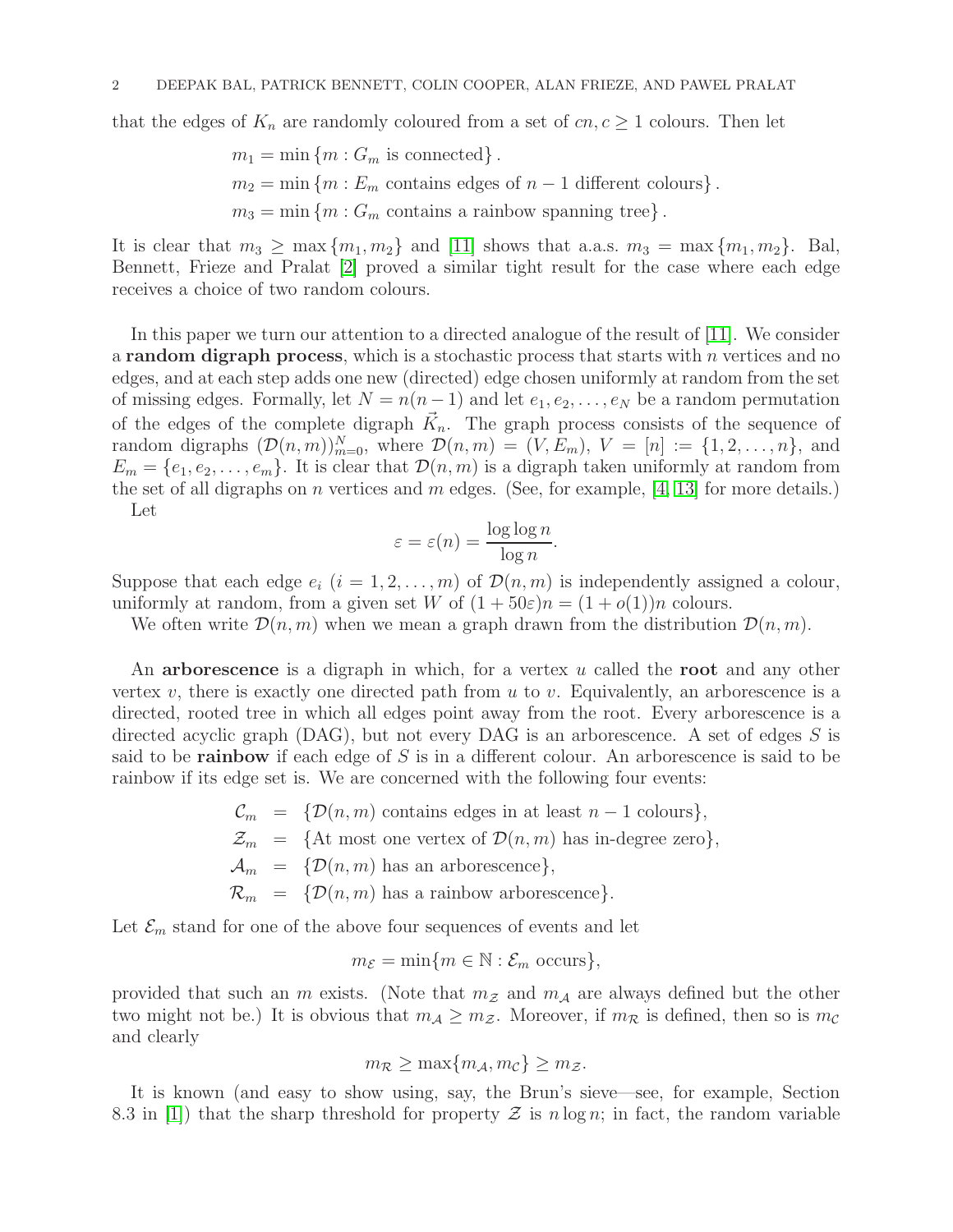counting the number of vertices of in-degree zero tends to the Poisson random variable with expectation  $e^{-c}$ , provided that  $m = n(\log n + c)$ ,  $c \in \mathbb{R}$ , and so

<span id="page-2-0"></span>
$$
\mathbb{P}(\mathcal{Z}_m) = (1 + e^{-c} + o(1)) e^{-e^{-c}}.
$$
\n(1)

Moreover, given other "hitting time" results in random graph processes (see, for exam-ple [\[5,](#page-12-10) [6\]](#page-12-11) or Chapters 7 and 8 in [\[4\]](#page-12-7)) it is natural to expect that a.a.s.  $m_A = m_{\mathcal{Z}}$ . To the best of our knowledge, this result is not published anywhere, but is implied by our result. Moreover, it follows from the coupon collector problem that, say, a.a.s.  $m_c < \frac{n}{2}$  $\frac{n}{2} \log n$  and so the desired condition for the number of distinct colours present is satisfied much earlier. Indeed, the expected number of colours not present at time  $\frac{n}{2} \log n$  is equal to

$$
(1+50\varepsilon)n\left(1-\frac{1}{(1+50\varepsilon)n}\right)^{\frac{n}{2}\log n} < 2n\exp\left(-\frac{\log n}{2(1+50\varepsilon)}\right) = n^{1/2+o(1)}.
$$

Hence, a.a.s. at most  $n^{2/3} \le 50 \varepsilon n$  colours are missing at that point of the process.

In this paper, we show the following result.

<span id="page-2-2"></span>Theorem 1.1. *We have that a.a.s.*

$$
m_{\mathcal{R}}=m_{\mathcal{A}}=m_{\mathcal{Z}}.
$$

The following corollary follows immediately from [\(1\)](#page-2-0).

**Corollary 1.2.** Let  $m = n(\log n + c)$  for some  $c \in \mathbb{R}$ . Then,

$$
\mathbb{P}(\mathcal{R}_m) = (1 + e^{-c} + o(1)) e^{-e^{-c}}.
$$

Our results refer to the random graph process. However, it will be sometimes easier to work with the  $D(n, p)$  model instead of  $\mathcal{D}(n, m)$ . The **random digraph**  $D(n, p)$  consists of the probability space  $(\Omega, \mathcal{F}, \mathbb{P})$ , where  $\Omega$  is the set of all digraphs with vertex set  $\{1, 2, \ldots, n\}$ , F is the family of all subsets of  $\Omega$ , and for every  $G \in \Omega$ ,

$$
\mathbb{P}(G) = p^{|E(G)|} (1-p)^{n(n-1) - |E(G)|}
$$

.

This space may be viewed as the set of outcomes of  $n(n-1)$  independent coin flips, one for each ordered pair  $(u, v)$  of vertices, where the probability of success (that is, adding directed edge  $(u, v)$  is p. Note that  $p = p(n)$  may (and usually does) tend to zero as n tends to infinity. We often write  $D(n, p)$  when we mean a graph drawn from the distribution  $D(n, p)$ .

Lemma [1.3](#page-2-1) below provides us with a tool to translate results from  $D(n, p)$  to  $\mathcal{D}(n, m)$ —see the first Proposition in [\[15\]](#page-12-12).

<span id="page-2-1"></span>**Lemma 1.3.** Let P be an arbitrary property and set  $p = p(n) = m/n(n-1)$ . If  $m =$  $m(n) \to \infty$  *is any function such that*  $m(1-p) \to \infty$ *, then,* 

$$
\mathbb{P}(\mathcal{D}(n,m) \in P) \le 5\sqrt{m} \cdot \mathbb{P}(D(n,p) \in P).
$$

We will also use the following version of Chernoff bound: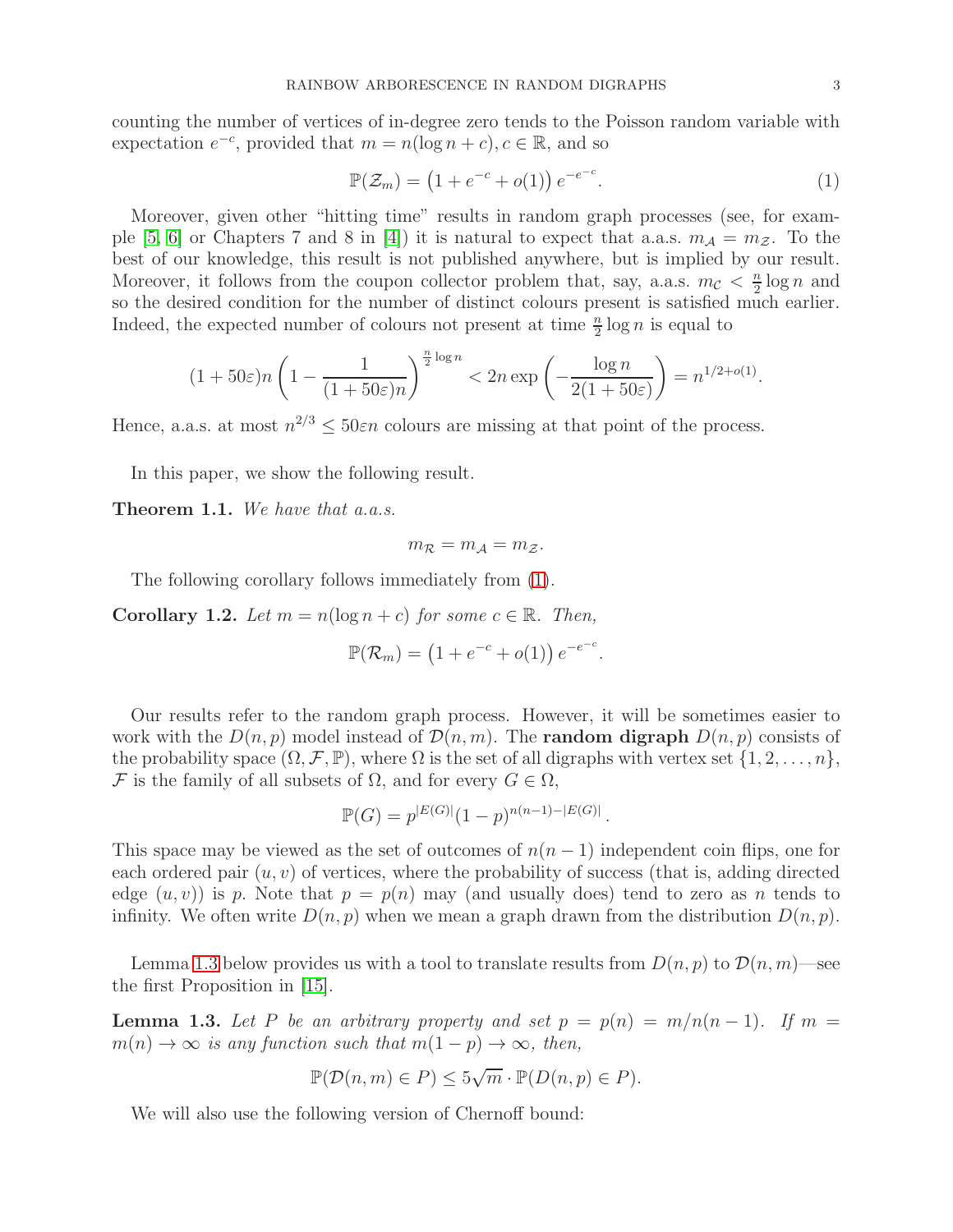**Lemma 1.4 (Chernoff Bound).** If X is a binomial random variable with expectation  $\mu$ , *and*  $0 < \delta < 1$ *, then* 

$$
\Pr[X < (1 - \delta)\mu] \le \exp\left(-\frac{\delta^2 \mu}{2}\right)
$$

*and if*  $\delta > 0$ *,* 

$$
\Pr\left[X > (1+\delta)\mu\right] \le \exp\left(-\frac{\delta^2 \mu}{2+\delta}\right).
$$

# 2. Proof of Theorem [1.1](#page-2-2)

2.1. **Overview.** The proof is technical and involves revealing some aspects of the random object one by one. We give this overview to summarize the order in which randomness is revealed in the proof.

Before the process begins we arbitrarily select  $5\varepsilon n$  colours to be "special". The remaining colours are "regular". Now, we consider the random graph process, and for each edge we reveal whether its colour is special or regular. If the edge is special, then we do not reveal anything else at this time; on the other hand, if the edge is regular, then we reveal its head vertex (but not its tail and not its colour).

After  $m_-\,$  many steps of the random graph process, we identify some "dangerous" vertices that have in-degree at most 2 (in regular colours). Now, for these dangerous vertices, we expose their in-degree in special edges. We then continue the process until time  $m<sub>Z</sub>$  revealing the heads of regular coloured edges and revealing the heads of special edges directed to dangerous vertices. By doing this, we are able to determine exactly when the event  $\mathcal{Z}_m$ holds for the first time (*i.e.*  $m_Z$ ) since the unique vertex of in-degree zero at time  $m_Z$  must be among the dangerous vertices. Actually, this vertex, which we call  $u$ , obviously must be among the vertices of in-degree zero, but we define dangerous in this way for another reason. Also note that we do not need to know the special heads to non-dangerous vertices to determine  $m<sub>z</sub>$ . Our goal here is to show that at time  $m<sub>z</sub>$ , each vertex (except for u, which will become the root of the final arborescence) can select a unique colour from its in-edges. The  $n-1$  colours used for this will now be called "mapping colours". Note that the mapping colours are either regular or they are special and belong to an edge directed to a dangerous vertex. Thus we will be left with at least  $(1 + 45\varepsilon)n - (n - 1) = 45\varepsilon n + 1$  many regular colours which are not mapping colours.

We will then show that a.a.s. there is an arborescence of size at least  $n^{2/3}$ , using only regular non-mapping colours, and rooted at the vertex  $u$ . At that point we reveal the tails of all the edges of mapping colours. These edges, together with the size  $n^{2/3}$  arborescence, will a.a.s. give us one large arborescence with almost all of the vertices in the graph, together with a few small arborescences. To show that we can connect them all together, we finally reveal the heads and tails of the remaining unrevealed special edges.

2.2. **Proof.** Let  $\omega = \omega(n)$  be any function tending to infinity (but sufficiently slowly) together with n. For definiteness, let  $\omega = \omega(n) = \log \log n$ . Let

$$
m_- := \lfloor n(\log n - \omega) \rfloor \quad \text{and } m_+ := \lceil n(\log n + \omega) \rceil.
$$

(Here we make sure  $m_-\text{ and }m_+\text{ are both integers but later on expressions such as }n(\log n+\omega)$ ) that clearly have to be an integer, we round up or down but do not specify which: the choice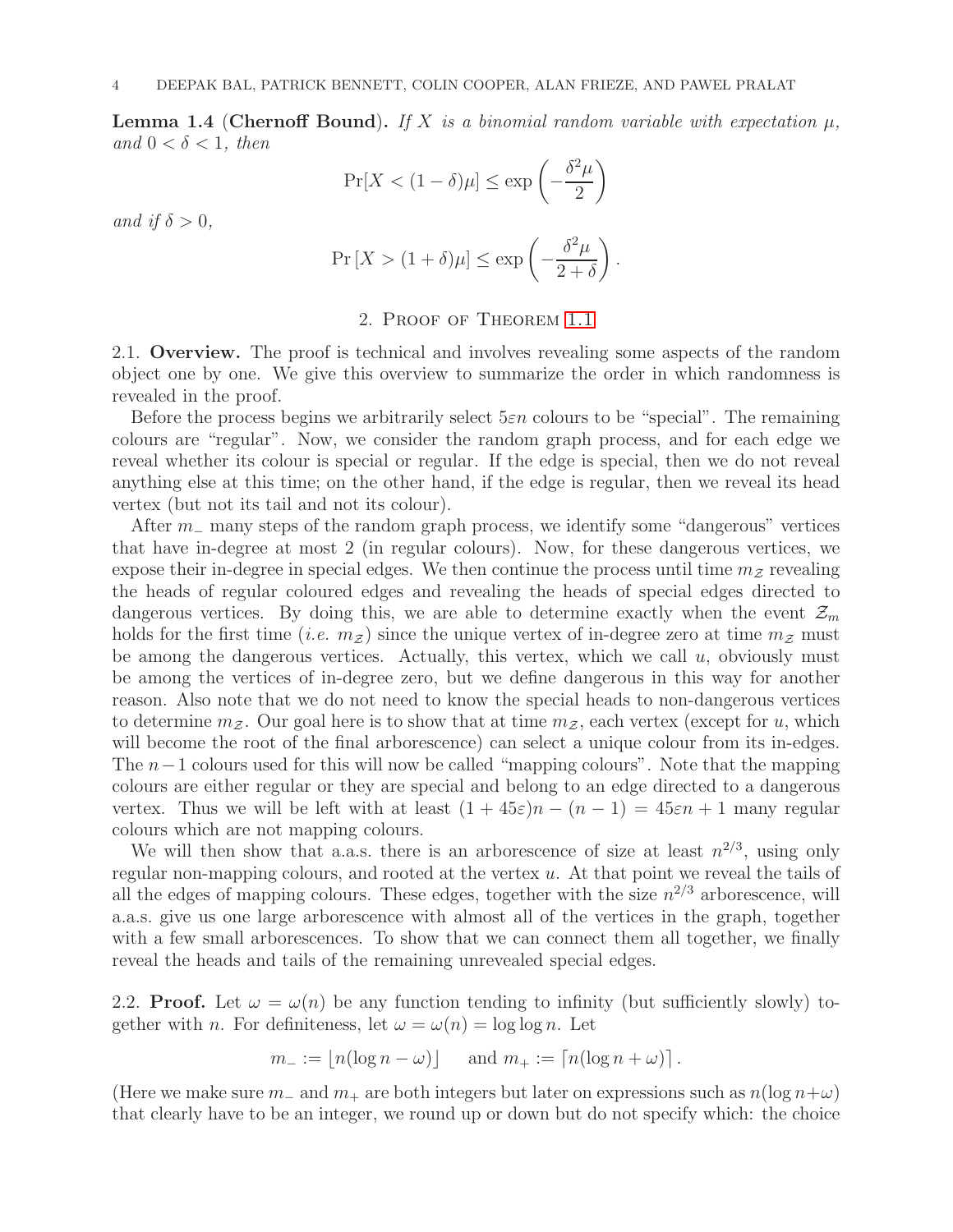of which does not affect the argument.) As we already mentioned,  $m_R \geq m_A \geq m_Z$  and it is known that a.a.s.

$$
m_- \le m_{\mathcal{Z}} \le m_+.\tag{2}
$$

Our goal is to show that at time  $m_{\mathcal{Z}}$ , a.a.s. there is a rainbow arborescence in  $\mathcal{D}(n, m_{\mathcal{Z}})$ ; that is, that a.a.s.  $m_R = m_Z$ .

Let us start with showing that at time  $m_{\mathcal{Z}}$ , a.a.s. all but the only vertex of in-degree zero can select a unique colour assigned to an edge from some of their in-neighbours. However, as we mentioned earlier, it is important that we apply the so-called multi-round exposure technique. We arbitrarily choose  $5\varepsilon n$  colours to be **special** and let the other  $(1+45\varepsilon)n$  colours be regular. At this point of the process, we expose only the number of in-neighbours and colours assigned to the regular-coloured associated edges but no in-neighbour is exposed yet. We also reveal the in-degrees in special colours of the dangerous vertices (formally defined in the proof of Lemma [2.1](#page-4-0) below), but nothing else. As a consequence of this, if we condition on the event that vertex v has precisely k in-neighbours (and perhaps also on the event that some of the edges from them to  $v$  are coloured in the desired way), in-neighbours can be selected uniformly at random from all  $\binom{n-1}{k}$  $\binom{-1}{k}$  possible k-tuples.

<span id="page-4-0"></span>**Lemma 2.1.** *A.a.s. the following property holds in*  $\mathcal{D}(n, m_Z)$ *. There exists a set*  $T \subset W$  *of size*  $n-1$ , a vertex  $u \in V$ , and a perfect matching  $f: V \setminus \{u\} \to T$  so that every vertex  $v \in V \setminus \{u\}$  *has an edge directed to* v *in colour*  $f(v)$ *.* 

Note that u must be the only vertex of in-degree zero in  $\mathcal{D}(n, m_{\mathcal{Z}})$ . This vertex will be used as a root of the arborescence. The  $n-1$  colours from the set T will now be called mapping colours.

*Proof.* We think of the assignment problem we deal with as a bipartite graph: on one side we have the set of n vertices V, on the other side we have the set of  $(1+50\varepsilon)n$  colours W. A vertex  $v \in V$  is adjacent to colour  $c \in W$  if at least one edge to v has colour c. We use Hall's necessary and sufficient condition to show that the desired matching exists.

There is no matching saturating V if and only if for some  $k \geq 1$  there exists a k-witness, that is, a pair  $(S, T)$  of sets  $S \subseteq V$ ,  $T \subseteq W$  such that  $|S| = k$ ,  $|T| = k - 1$ , and  $N(S) \subseteq T$ . We say that vertex  $v$  is **dangerous** if its in-degree (in regular colours) is at most 2 at time  $m_$ . The probability that a given vertex has  $\ell \leq 2$  regular-coloured edges incident to it is equal to

$$
\binom{m_-}{\ell} \left( \frac{n - O(\ell)}{n(n-1) - O(m_-)} \cdot \frac{1 + 45\varepsilon}{1 + 50\varepsilon} \right)^{\ell} \left( 1 - \frac{n - O(\ell)}{n(n-1) - O(m_-)} \cdot \frac{1 + 45\varepsilon}{1 + 50\varepsilon} \right)^{m_- - \ell}
$$
  
=  $(1 + o(1)) \frac{(n \log n)^{\ell}}{\ell!} \cdot \frac{1}{n^{\ell}} \cdot \exp\left( -\frac{m_-}{n} \left( 1 - 5\varepsilon + O(\varepsilon^2) \right) \right)$   
=  $(1 + o(1)) \frac{(\log n)^{\ell}}{\ell!} \cdot \exp\left( -\log n + \omega + 5\varepsilon \log n \right)$   
=  $(1 + o(1)) \frac{e^{\omega + 5\varepsilon \log n} (\log n)^{\ell}}{\ell! n}.$ 

Hence, the expected number of dangerous vertices is  $O(e^{\omega + 5\varepsilon \log n} \log^2 n) = O(\log^8 n)$  and so a.a.s. there are at most, say,  $O(\log^9 n)$  dangerous vertices. We reveal the in-degrees in special colours for these vertices and continue to do so for the rest of the process until time  $m<sub>z</sub>$ .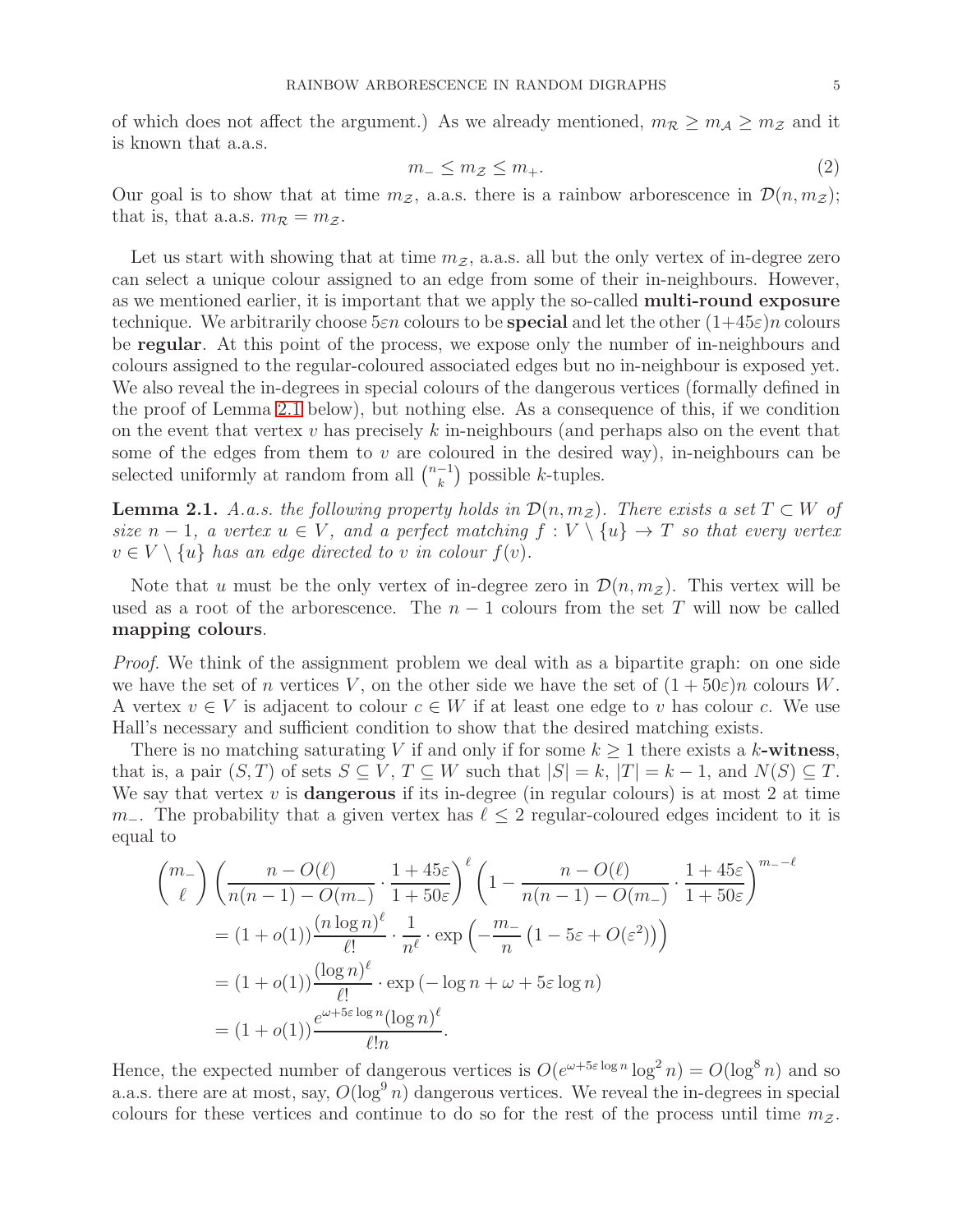Now, it follows immediately from the definition of  $m<sub>Z</sub>$  that there is precisely one 1-witness at that point of the process:  $S = \{u\}$ , where u is the only vertex of in-degree zero.

Now, our goal is to show that a.a.s. there is a matching saturating  $V \setminus \{u\}$ ; that is, a.a.s. there is no k-witness  $(S, T)$  with  $S \subseteq V \setminus \{u\}$  and  $2 \leq k \leq n-1$ . First, let us concentrate on the case  $k = 2$ . Note that at time  $m > m_+$ , a dangerous vertex may or may not have at least 3 in-neighbours but a non-dangerous vertex will definitely have at least 3. Moreover, note that vertex  $u$  is dangerous but every other dangerous vertex has in-degree at least 1 at time  $m<sub>Z</sub>$ . Let us focus on the first incoming edges assigned to these dangerous vertices (regardless of whether they are regular-coloured or special), conditioning on the event that there are  $O(\log^9 n)$  such vertices. The probability that two of these dangerous vertices receive the same regular colour on their first incoming edge is at most

$$
\binom{O(\log^9 n)}{2} \cdot (1+45\varepsilon) n \cdot \left(\frac{1}{(1+45\varepsilon)n}\right)^2 = O\left(\frac{\log^{18} n}{n}\right) = o(1).
$$

Similarly, the probability that two of these dangerous vertices receive the same special colour on their first incoming edge is at most

$$
\binom{O(\log^9 n)}{2} \cdot 5\varepsilon n \cdot \left(\frac{1}{5\varepsilon n}\right)^2 = O\left(\frac{\log^{18} n}{\varepsilon n}\right) = o(1).
$$

So we may assume that at time  $m<sub>Z</sub>$ , every pair of dangerous vertices (excluding u) sees at least 2 different colours. On the other hand, for each non-dangerous vertex we focus on the first 3 regular-coloured incoming edges assigned to them. The probability that all 3 of these edges receive the same colour is equal to

$$
(1+45\varepsilon)n\left(\frac{1}{(1+45\varepsilon)n}\right)^3 = O\left(\frac{1}{n^2}\right).
$$

Hence, a.a.s. all non-dangerous vertices have at least least 2 distinct colours assigned at time  $m_{\mathcal{Z}}$ . Conditioning on these two events, we get that there is no 2-witness at time  $m_{\mathcal{Z}}$ . Indeed, every vertex in a set  $S \subseteq V$  consisting of two dangerous vertices yields a unique colour; on the other hand, S containing at least one non-dangerous vertex yields at least 2 colours.

Now, we move to the case  $k \geq 3$ . This time, it will be convenient to focus on minimal configurations. A k-witness is **minimal** if there does not exists  $S' \subset S$  and  $T' \subset T$  such that  $(S', T')$  is a k'-witness, where  $k' < k$ . It is straightforward to see that if  $(S, T)$  is a minimal k-witness, then every c in T has degree at least 2 in the graph induced by  $S \cup T$ . Hence there are at least  $2(k-1)$  edges between S and T. The goal is to show that there is no minimal kwitness in  $\mathcal{D}(n, m_Z)$ , even when only regular colours are taken into consideration. However, having no minimal k-witness at time  $m_1$  does not imply that there is no k-witness at time  $m_2 > m_1$ . Hence, we need to estimate the probability that the desired property holds for a given m such that  $m_{-} \leq m \leq m_{+}$  and then take a union bound over all  $O(n\omega) = O(n \log n)$ possible values of m. In fact, we will show that with probability  $1-o((n \log n)^{-1}(n \log n)^{-1/2}),$  $D(n, p)$  has no k-witness for  $k \geq 3$ , for

$$
p_-\leq p\leq p_+
$$

where

$$
p_{\pm} = \frac{m_{\pm}}{n(n-1)} = \frac{\log n \pm \omega + o(1)}{n}.
$$

As already mentioned, the claim will hold by Lemma [1.3](#page-2-1) and the union bound.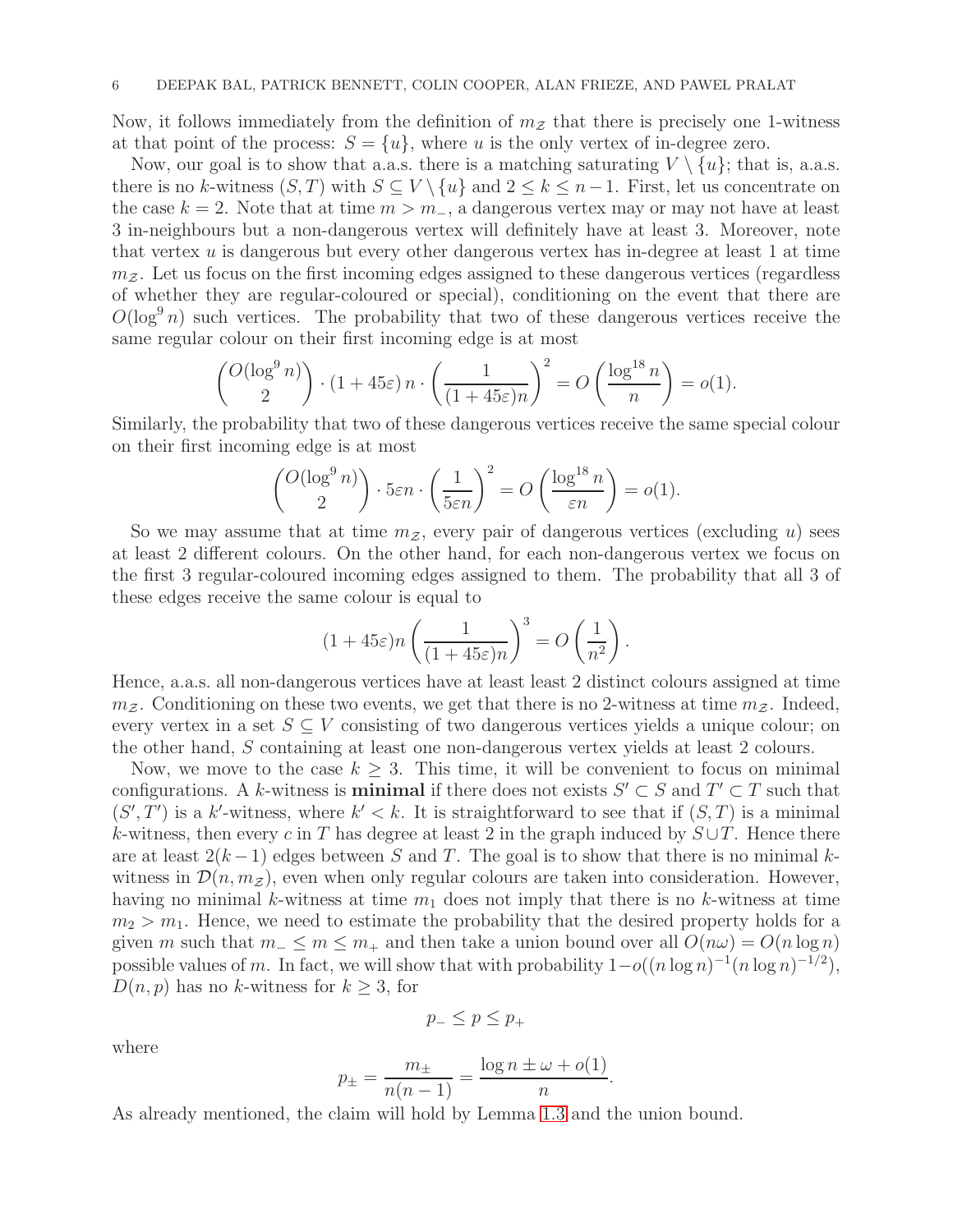Let

$$
p' := p \cdot \frac{1 + 45\varepsilon}{1 + 50\varepsilon} = \frac{\log n - O(\log \log n)}{n}
$$

be the probability that an edge is both present and of a regular colour. Fix  $S \subseteq V, T \subseteq W$ ,  $|S| = k$ ,  $|T| = k - 1$ . The probability that the number of in-neighbours (to S, in regular colours) is equal to  $t$  is

<span id="page-6-0"></span>
$$
\binom{k(n-1)}{t} p^{n} (1-p')^{k(n-1)-t}.
$$

So the probability that  $(S, T)$  is a k-witness is at most

$$
p_{S,T} = \sum_{t \ge 2(k-1)} \binom{k(n-1)}{t} p^{t} (1-p')^{k(n-1)-t} \left(\frac{k-1}{(1+45\varepsilon)n}\right)^t.
$$

Thus, the expected number of minimal witnesses for any  $k \geq 3$  is at most

$$
\sum_{k\geq 3} \binom{n}{k} \binom{(1+45\varepsilon)n}{k-1} \sum_{t\geq 2(k-1)} \binom{k(n-1)}{t} p^{t} (1-p')^{k(n-1)-t} \left(\frac{k-1}{(1+45\varepsilon)n}\right)^t. \tag{3}
$$

To estimate the inner sum, first note that the ratio of consecutive terms is equal to

$$
\frac{\binom{k(n-1)}{t+1}p^{t+1}(1-p')^{k(n-1)-t-1}\left(\frac{k-1}{(1+45\varepsilon)n}\right)^{t+1}}{\binom{k(n-1)}{t}p^{t}(1-p')^{k(n-1)-t}\left(\frac{k-1}{(1+45\varepsilon)n}\right)^{t}} = \frac{k(n-1)-t}{t+1} \cdot \frac{p'}{1-p'} \cdot \frac{k-1}{(1+45\varepsilon)n}
$$

$$
\leq \frac{k(n-1)-2(k-1)}{2(k-1)+1} \cdot \frac{p'}{1-p'} \cdot \frac{k-1}{(1+45\varepsilon)n}
$$

$$
\leq \frac{k\log n}{1.5n}
$$

for *n* sufficiently large. So, when  $k < \frac{n}{\log n}$ , the inner sum is of the order of its first term. Now, for  $k \geq \frac{n}{\log n}$  $\frac{n}{\log n}$ , note that each term is small:

$$
\binom{n}{k} \binom{(1+45\varepsilon)n}{k-1} \binom{k(n-1)}{t} p'^{t} (1-p')^{k(n-1)-t} \left(\frac{k-1}{(1+45\varepsilon)n}\right)^{t}
$$
\n
$$
\leq \left(\frac{ne}{k}\right)^{k} \left(\frac{(1+45\varepsilon)ne}{k-1}\right)^{k-1} \left(\frac{k(n-1)e}{t}\right)^{t} \left(\frac{p'}{1-p'}\right)^{t} \exp\{-k(n-1)p'\} \left(\frac{k-1}{(1+45\varepsilon)n}\right)^{t}
$$
\n
$$
\leq \exp\left\{-k(n-1)p'+2k\log\left(\frac{2ne}{k}\right)\right\} \left(\frac{k^{2}p'e}{t(1-p')(1+45\varepsilon)}\right)^{t}
$$
\n
$$
\leq \exp\left\{-k(n-1)p'+\frac{k^{2}p'}{(1-p')(1+45\varepsilon)}+3k\log\log n\right\},
$$

for *n* large enough, since  $\left(\frac{c}{t}\right)$  $\left(\frac{c}{t}\right)^t \leq \exp\left\{\frac{c}{e}\right\}$  which holds for all positive numbers c, t. Indeed, this inequality follows by noting that  $log(x) \leq x/e$  for all  $x > 0$  and letting  $x = c/t$ . Hence,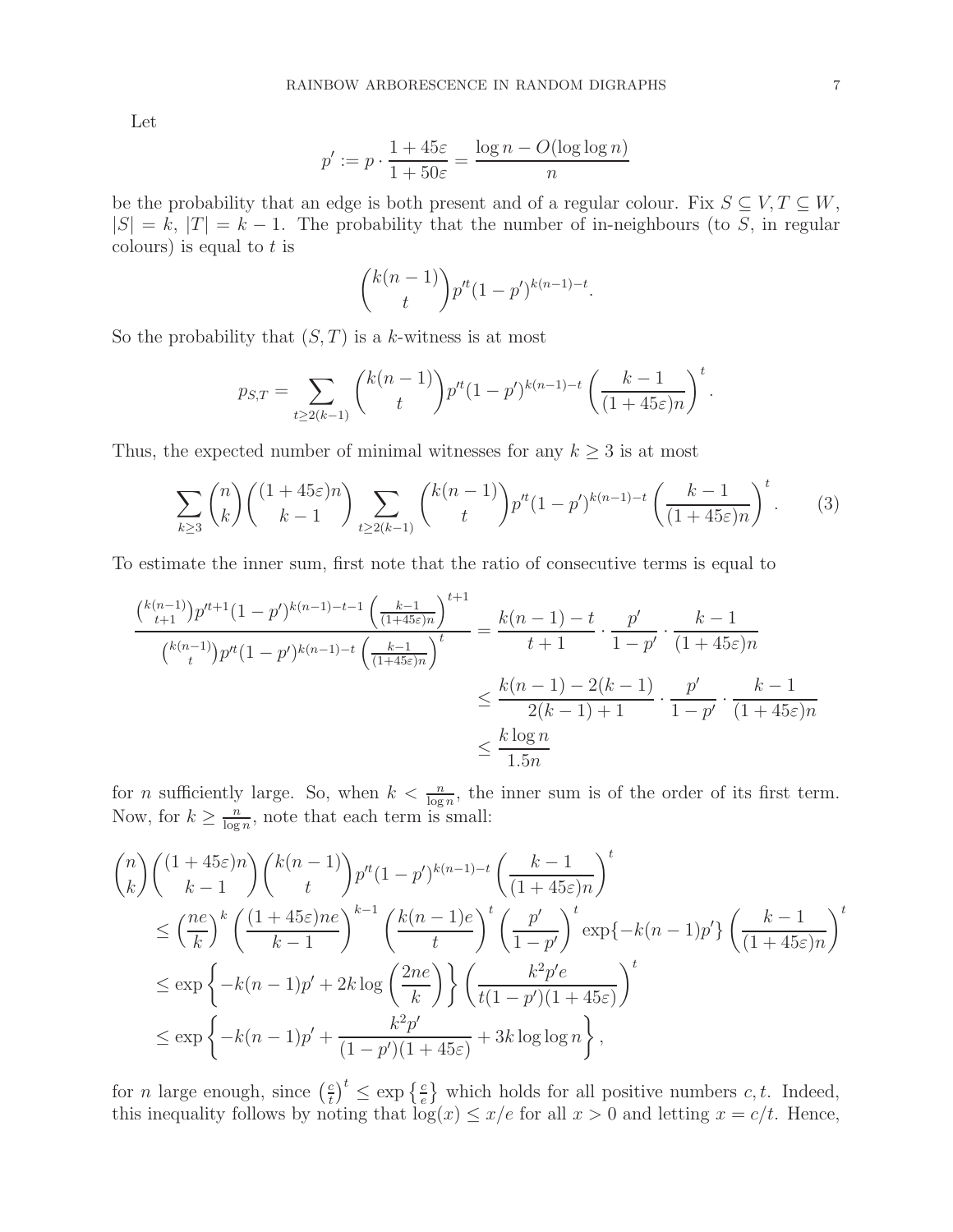each term is at most

n

$$
\exp\left\{-k(n-1)p' + knp'(1+O(p'))(1-45\varepsilon+O(\varepsilon^2)) + 3k\log\log n\right\}
$$
  
= 
$$
\exp\left\{-(45+o(1))(\varepsilon knp') + 3k\log\log n\right\}
$$
  

$$
\leq \exp\left\{-41k\log\log n\right\} = \exp\left\{-\Omega\left(\frac{n\log\log n}{\log n}\right)\right\}.
$$

Therefore, the contribution from these terms is  $O(n^2 \exp(-\Omega(n \log \log n/\log n))) = o(n^{-2})$ and [\(3\)](#page-6-0) can be upper bounded by

$$
o(n^{-2}) + \sum_{k=3}^{\lfloor \frac{n}{\log n} \rfloor} \sum_{t \ge 2(k-1)} {n \choose k} { (1 + 45\varepsilon)n \choose k-1} { k(n-1) \choose t} p^{n} (1-p')^{k(n-1)-t} \left( \frac{k-1}{(1+45\varepsilon)n} \right)^{t}
$$
  
\n
$$
= o(n^{-2}) + O\left( \sum_{k=3}^{\lfloor \frac{n}{\log n} \rfloor} {n \choose k} \left( \frac{(1+45\varepsilon)n}{k-1} \right) { k(n-1) \choose 2(k-1)} p^{n} (k-1) (1-p')^{k(n-1)-2(k-1)} \left( \frac{k}{(1+45\varepsilon)n} \right)^{2(k-1)} \right)
$$
  
\n
$$
= o(n^{-2}) + O\left( \sum_{k=3}^{\frac{n}{\log n}} \left( \frac{ne}{k} \right)^k \left( \frac{(1+45\varepsilon)ne}{k-1} \right)^{k-1} \left( \frac{k(n-1)e}{2(k-1)} \cdot \frac{p'}{1-p'} \cdot \frac{k-1}{(1+45\varepsilon)n} \right)^{2(k-1)} (1-p')^{k(n-1)} \right)
$$
  
\n
$$
= o(n^{-2}) + O\left( \sum_{k=3}^{\frac{n}{\log n}} \exp(-(k-1)\log n + O(k\omega + k\log\log n)) \right)
$$
  
\n
$$
= o(n^{-2}) + O\left( \sum_{k=3}^{\frac{n}{\log n}} \exp(-(1+o(1))(k-1)\log n) \right)
$$
  
\n
$$
= o(n^{-2}) + n^{-2+o(1)} = o((n \log n)^{-1}(n \log n)^{-1/2})
$$

as desired, since the sum on the second to last line is dominated by its first term. The proof of the lemma is finished, as explained earlier.

Now we will show that some of the regular colours not in  $T$  can be used to start building a rainbow arborescence of size at least  $n^{2/3}$  rooted at the special vertex u. After that, we will show how to convert this arborescence into a spanning one. Let us note that Lemma [2.1](#page-4-0) proves only the existence of a set of  $n-1$  colours and a corresponding matching. Unfortunately, we do not control which colours are used and which are still available for us to construct the arborescence around u. Therefore, we can only use properties that hold for *all* sets of colours of the desired size.

Let us start with the following useful observation that holds a.a.s. in  $\mathcal{D}(n, m_-)$ , and is deterministically preserved in  $\mathcal{D}(n, m)$ , provided that  $m > m_-\$ .

<span id="page-7-0"></span>**Lemma 2.2.** *A.a.s. the following property holds in*  $\mathcal{D}(n, m_$ )*. Every set of colours*  $S ⊆ W$ *with*  $|S| = 45\varepsilon n$  *satisfies* 

$$
\left| \left\{ v \in V : \deg_S^-(v) \le 43\varepsilon \log n \right\} \right| \le \frac{n}{\varepsilon \log n} = \frac{n}{\log \log n}
$$

 $where \deg_{S}^{-}(v)$  *represents the in-degree of* v *in the graph induced by edges whose colours are from* S*.*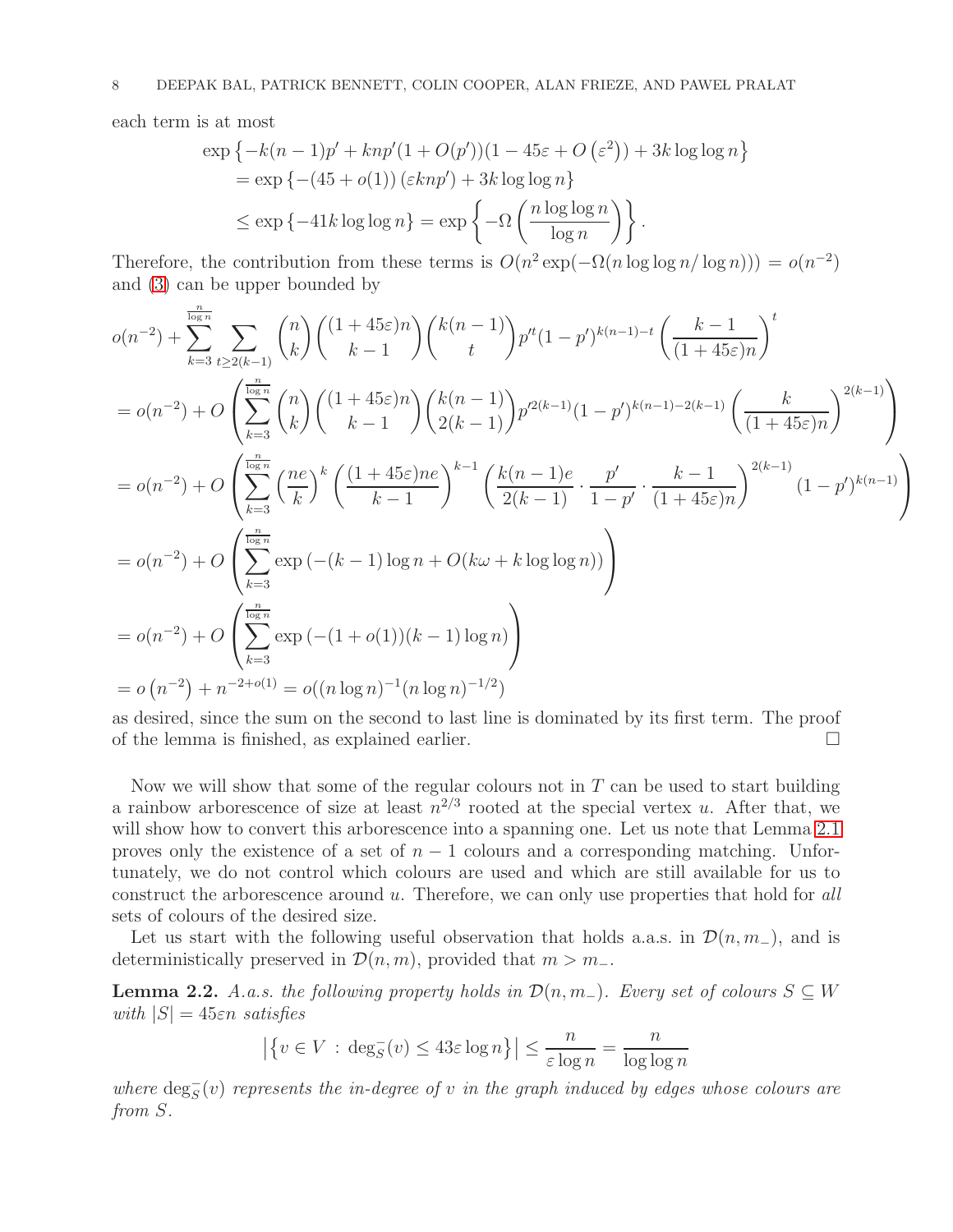*Proof.* For convenience, we will work with  $D(n, p_+)$  with

$$
p_{-} = \frac{m_{-}}{n(n-1)} = \frac{\log n - \omega}{n-1} = \frac{\log n - \omega - o(1)}{n}.
$$

Let S be any set of colours of size  $45\varepsilon n$ . Then

$$
\mathbb{E}\left[\deg_{S}^{-}(v)\right] = \frac{45\varepsilon}{1+50\varepsilon} \cdot p_{-} \cdot (n-1) > 44\varepsilon \log n.
$$

It follows from Chernoff bound that

$$
\Pr\left[\deg^-_S(v) \le 43\varepsilon \cdot \log n\right] \le \exp\left(-\frac{1}{2} \cdot \left(\frac{1}{44}\right)^2 \cdot \varepsilon \log n\right) \le \exp\left(-\frac{\varepsilon \log n}{5000}\right).
$$

So the probability that there exist  $\frac{n}{\varepsilon \log n}$  many vertices of small in-degree is at most

$$
\binom{n}{\frac{n}{\varepsilon \log n}} \cdot \exp\left(-\frac{\varepsilon \log n}{5000} \cdot \frac{n}{\varepsilon \log n}\right) \le \exp\left(\frac{n}{\varepsilon \log n} \cdot \log(e \varepsilon \log n) - \frac{n}{5000}\right) \le \exp\left(-\Omega\left(n\right)\right).
$$

Since there are

$$
\binom{(1+50\varepsilon)n}{45\varepsilon n} \le \exp\left(45\varepsilon n \log\left(\frac{e\cdot(1+50\varepsilon)}{45\varepsilon}\right)\right) = \exp\left(O\left(\frac{\log^2\log n}{\log n}n\right)\right) = \exp\left(o(n)\right)
$$

sets of colours to consider, the desired property holds with probability  $1-o(1/n)$  in  $D(n, p_-)$ <br>by the union bound and so it holds a a s in  $\mathcal{D}(n, m_-)$  by Lemma 1.3 by the union bound, and so it holds a.a.s. in  $\mathcal{D}(n, m_-)$  by Lemma [1.3.](#page-2-1)

We will need the following three claims. The first claim is an easy observation. We say a vertex and an edge are incident if the vertex is either the head or tail of the edge.

<span id="page-8-0"></span>Claim 2.3. In  $\mathcal{D}(n,m)$  with  $m \leq m_+$ , a.a.s.,

- (i) *no colour appears more than* 10 log n *times,*
- (ii) *no vertex is incident to more than* 10 log n *edges,*
- (iii) *no vertex is incident to more than* 10 *edges of the same colour.*

*Proof.* It is enough to prove these properties for  $D(n, p<sub>+</sub>)$  and apply Lemma [1.3.](#page-2-1) Each follows easily from Chernoff and union bounds.

While the above lemma holds for all colours, we will only use it for regular colours and for special colours incident to dangerous vertices.

As we will not have failure probabilities small enough to union bound over all choices of m with  $m_-\leq m \leq m_+$ , we would like to prove the existence of the desired structure at time  $m_$ . One issue is that at time  $m_$ , we do not know which vertex is going to be the root. However, we do know (as it is shown in the proof of Lemma [2.1\)](#page-4-0) that a.a.s. there are  $O(\log^9 n)$  many dangerous vertices; that is, vertices of in-degree at most 2 in regular colours. One of these vertices must be the root u at time  $m<sub>z</sub>$ .

Let  $C'$  be an arbitrarily chosen set of  $45\varepsilon n$  regular non-mapping colors. (Recall that there are at least  $45\varepsilon n+1$  many of them to choose from. By Lemma [2.2,](#page-7-0) all but at most  $n/\log\log n$ many vertices v have  $\deg_{C'}^-(v) \geq 43\varepsilon \log n$ . We will call such vertices **good**.

<span id="page-8-1"></span>Claim 2.4. *In*  $\mathcal{D}(n, m_-)$ , *a.a.s. every dangerous vertex* w *has*  $\deg_{C'}^+(w) \geq 10\varepsilon \log n =$ 10 log log n*.*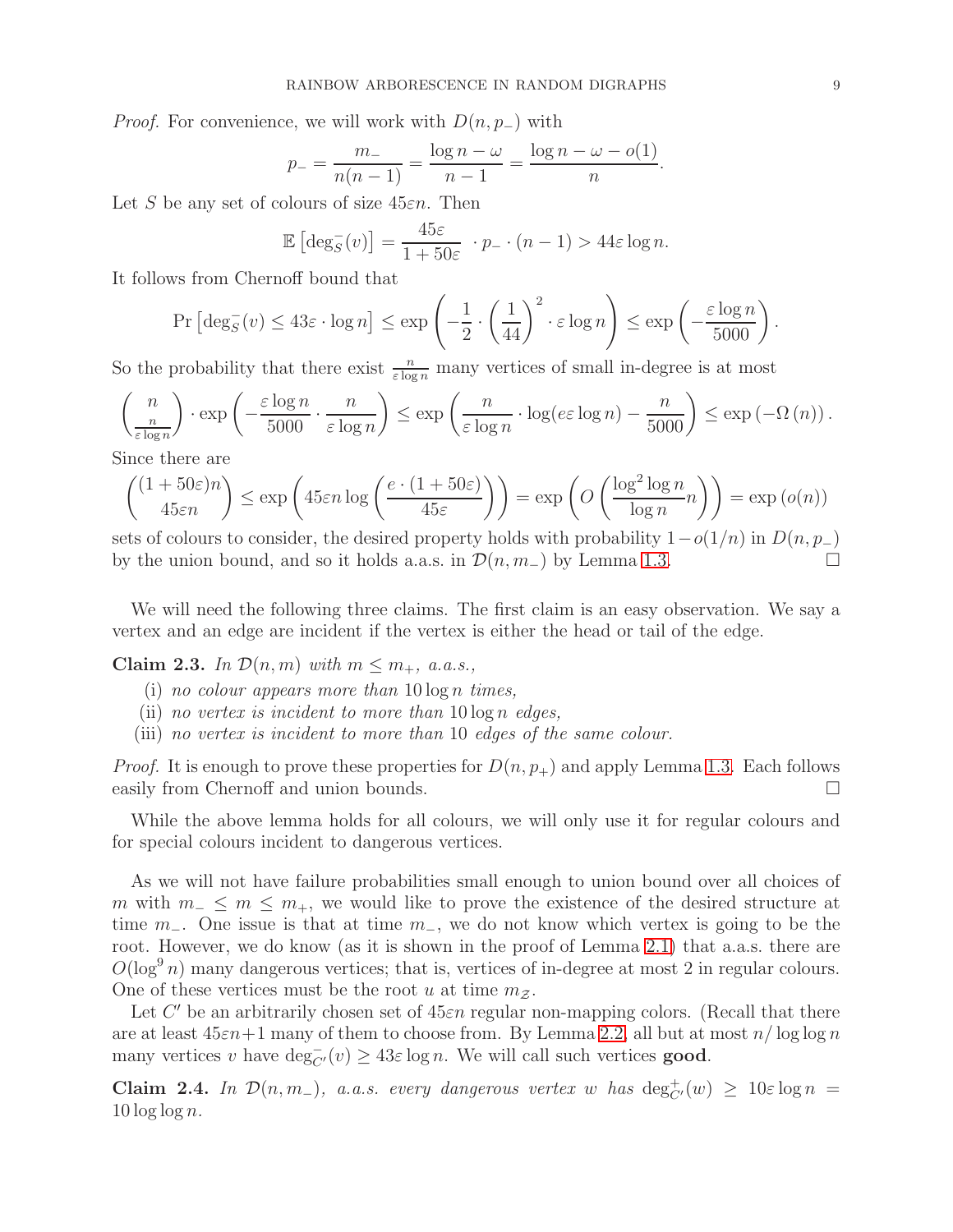*Proof.* For any good vertex  $v$  and any vertex  $w$ , we have that

$$
\mathbb{P}[(w,v) \in E_{C'}] = \frac{\deg_{C'}^-(v)}{n-1} \ge \frac{42\varepsilon \log n}{n},
$$

where  $E_{C'}$  represents the edges coloured with  $C'$ . Thus we have that for every vertex  $w$ ,  $\deg_{C'}^+(w)$  stochastically dominates

$$
\text{Bin}\left[n\left(1-\frac{1}{\log\log n}\right),\frac{42\varepsilon\log n}{n}\right],
$$

with the expected value of  $(42 + o(1))\varepsilon \log n$ . So by Chernoff Bound,

$$
\mathbb{P}\left[\deg_{C'}^+(w) < 10\varepsilon\log n\right] \le \exp\left(-\frac{1}{2}\cdot\left(\frac{42-10}{42}\right)^2\cdot(42+o(1))\varepsilon\log n\right) = o(\log^{-9} n).
$$

Thus, a.a.s. each dangerous vertex has at least  $10\varepsilon \log n$  many out neighbours since we again condition on the event that there are only  $O(\log^9 n)$  of them.

We will show that, if  $S$  is not too small nor too large, there are many edges outgoing from S with different heads and different colours. This will be enough to grow the tree to the desired size.

<span id="page-9-0"></span>**Claim 2.5.** Let S be a set of vertices such that  $|S| = \Omega(\varepsilon \log n) = \Omega(\log \log n)$ ,  $|S| \leq n^{2/3}$ , *and let* T *be a set of at least* n/2 *good vertices which is disjoint from* S*. Then with probability at least*  $1 - \exp(-\Omega(\varepsilon^2 \log^2 n)) = 1 - \exp(-\Omega(\log^2 \log n))$  *the following holds: there is a set of* 3|S|ε log n = 3|S| log log n *edges going from* S *to* T *whose head vertices are all distinct* and whose colours are all distinct and in  $C'$ .

*Proof.* We use a two-round exposure. First we will expose whether some edges are present and in the colour set  $C'$ , without exposing exactly which colour they are. In the second round we take the edges we found in the first round and expose their colours, conditioning on the colours being in C' of course. Let v be any good vertex and set  $d = \deg_{C'}^-(v)$ . Suppose for now that S is any set of vertices not including v and let  $|S| = s$ . Then the probability that there is an edge from a vertex of  $S$  to  $v$  is

$$
1 - \frac{\binom{n-1-s}{d}}{\binom{n-1}{d}} = 1 - \frac{(n-1-s)_d}{(n-1)_d}
$$

$$
= 1 - \prod_{i=1}^d \left(1 - \frac{s}{n-i}\right)
$$

$$
\geq 1 - \left(1 - \frac{s}{n}\right)^d
$$

$$
\geq 1 - \left(1 - \frac{s}{n}\right)^{43\varepsilon \log n}.
$$

Now suppose S satisfies  $s = \Omega(\varepsilon \log n)$  and  $s \leq n^{2/3}$ . Then  $|N^+_{C'}(S) \cap T|$  (where  $N^+_{C'}(S)$ ) represents the out-neighbours of vertices in  $S$  coloured with colours from  $C'$  stochastically dominates

$$
\text{Bin}\left[\frac{n}{3}, 1 - \left(1 - \frac{s}{n}\right)^{43\varepsilon \log n}\right].
$$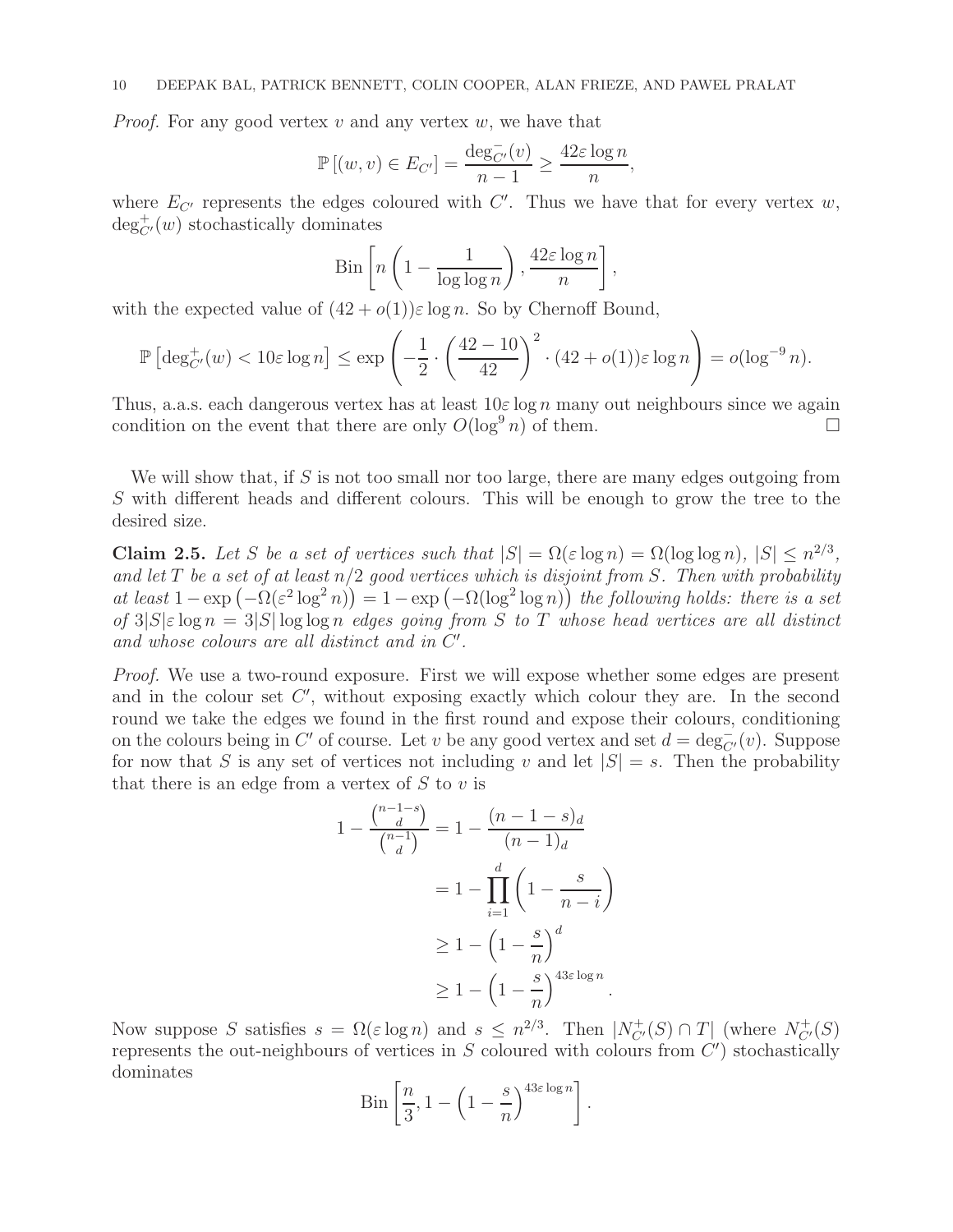Since  $s \leq n^{2/3}$ , we have

$$
1 - \left(1 - \frac{s}{n}\right)^{43\varepsilon \log n} \sim \frac{43\varepsilon s \log n}{n}.
$$

So by the Chernoff Bound, the probability that  $|N_C^+(S) \cap T|$  less than  $10s\varepsilon \log n$  is at most  $\exp(-\Theta(s\varepsilon \log n)) \leq \exp(-\Omega(\varepsilon^2 \log^2 n)).$ 

Now we do the second round of exposure for the proof of the claim. Conditioning on having  $10s\epsilon \log n$  edges going from S to T with distinct heads and colours in C', we reveal which colours the edges are to see if they are distinct. The probability that 4 of these edges get the same colour is at most

$$
\binom{10s\varepsilon\log n}{4} \cdot 45\varepsilon n \cdot \left(\frac{1}{45\varepsilon n}\right)^4 \le n^{(2/3)\cdot 4+1-4+o(1)} = n^{-1/3+o(1)} \le \exp\left(-\Omega(\varepsilon^2\log^2 n)\right),
$$

where we have used the fact that  $s \leq n^{2/3}$ . We conclude that there are at least  $3s\epsilon \log n$ distinct colours on these edges and the proof of the claim is finished.  $\square$ 

With these three claims, we can begin to grow our arborescence.

**Lemma 2.6.** *A.a.s.*  $\mathcal{D}(n, m_Z)$  *has a rainbow arborescence with*  $n^{2/3}$  *many vertices, rooted at vertex* u *which uses only colours from* C ′ *.*

*Proof.* As mentioned, we will actually show that this statement holds at time m<sub>−</sub> for all dangerous vertices, of which  $u$  is one. For each dangerous vertex  $w$  we can do the following. Let B initially be the set of vertices which are not good, (that is, those which have  $\deg_{C'}^-(v)$  $43\varepsilon \log n$ ) so  $|B| \leq \frac{n}{\varepsilon \log n}$  by Lemma [2.2.](#page-7-0) As we proceed, we will want to ignore certain vertices and we will move them into B. Note that some of the dangerous vertices might be in B (but that does not affect our argument). Let  $T$  be the remaining good vertices that are not dangerous. By Claims [2.3\(](#page-8-0)iii) and [2.4,](#page-8-1) w has at least  $\varepsilon \log n$  many out-neighbours with distinct colours from C'. Let C'' be a set of precisely  $\varepsilon \log n$  of these colours and let S be the corresponding out-neighbours. Move from  $T$  to  $B$  any vertex which is incident to an edge with a colour from C''. Then by Claim [2.3\(](#page-8-0)i), we have removed at most  $O(\log^2 n)$  vertices from  $T$ . We may now repeatedly apply Claim [2.5](#page-9-0) to find edges from  $S$  to  $T$  with new colours. After each application of Claim [2.5,](#page-9-0) we replace S by the set of heads of the newly found edges and we move from  $T$  to  $B$  all vertices incident to an edge with the same colour as any of the new edges. We stop when we have first accumulated at least  $n^{2/3}$  vertices. At most  $O(n^{2/3} \log n) = o(n)$  many vertices are removed from T and thus we always have  $|T| \ge n/2$ . Each application of Claim [2.5](#page-9-0) multiplies the number of vertices in our arborescence by a factor of  $\Omega(\varepsilon \log n) = \Omega(\log \log n)$ , so we apply it  $O(\log n / \log \log \log n) = O(\log n)$  many times (to each of  $O(\log^9 n)$  dangerous vertices). We succeed a.a.s. by the union bound since Claim [2.5](#page-9-0) holds with probability  $1 - \exp(-\Omega(\log^2 \log n))$  and

$$
O(\log^{10} n \exp(-\Omega(\log^2 \log n))) = \exp(-\Omega(\log^2 \log n)) = o(1).
$$

The proof of the lemma is finished.

Now we expose the  $n-1$  edges we reserved at the beginning, associated with mapping colours. In the digraph induced by these  $n-1$  edges, every vertex has in-degree 1 except for the root, which has in-degree 0. Thus if we randomly put an extra edge pointing to the root,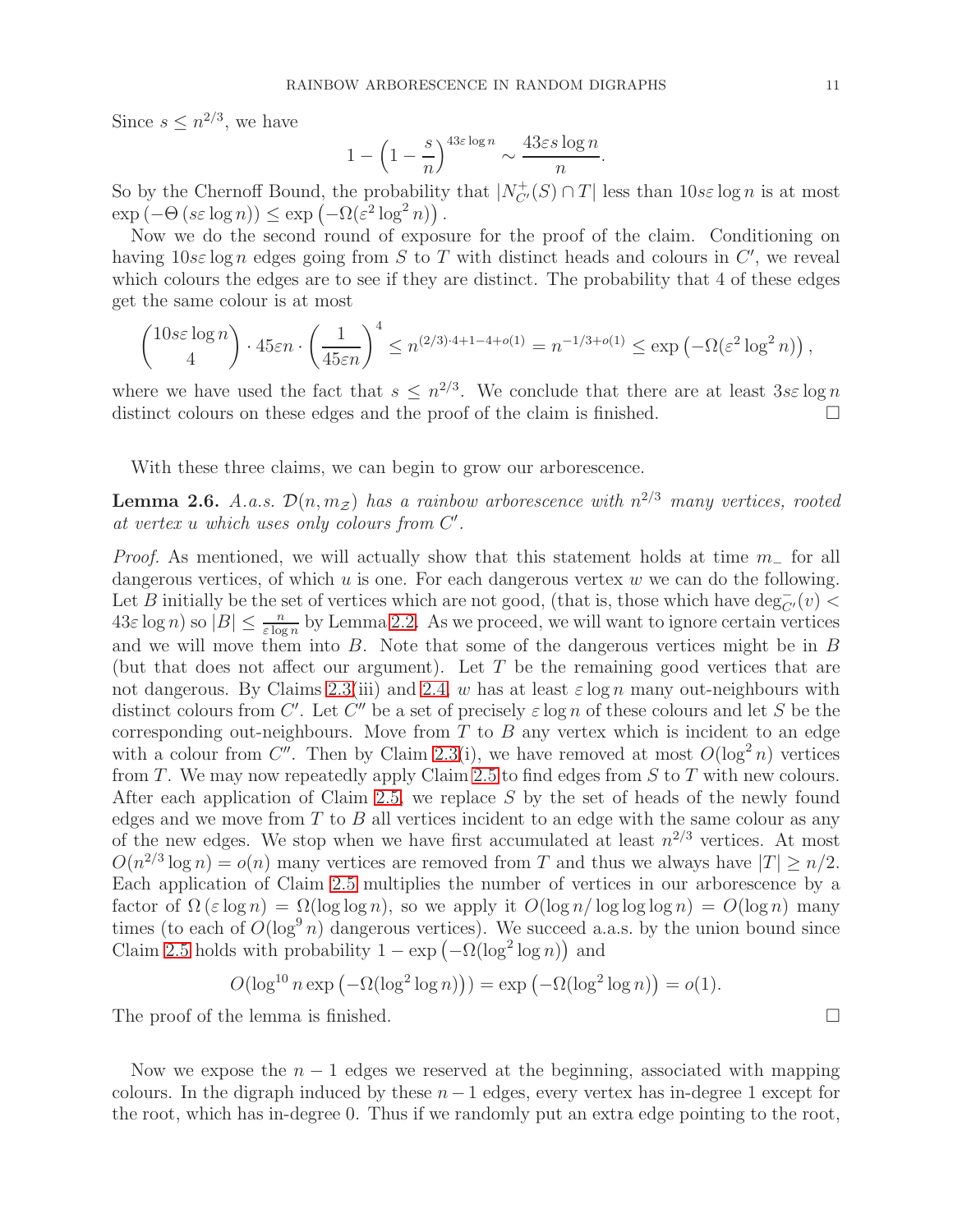we have a "loop-less random mapping" (which is actually independent from the arborescence we have built so far).

We call the reader's attention to a few small but important points. First, a random mapping is ordinarily thought of as a digraph where each vertex chooses a random *outneighbour*. We have the reverse situation. Each vertex is choosing a random *in-neighbour*. Second, a pure random mapping allows vertices to map to themselves, *i.e.* allows self-loops. We have no loops in our situation. However, in a random mapping, the number of loops is asymptotically distributed as Poisson with mean 1. Thus with probability bounded away from 0, a random mapping has no loops and any properties which hold a.a.s. for random mappings also hold a.a.s. for loop-less random mappings.

We now consider the so called "inverse epidemic process" (See [\[12\]](#page-12-13) or Section 14.5 in [\[4\]](#page-12-7)). The process is as follows: suppose that  $m$  members of a population are initially infected with a disease. The disease spreads to other vertices along the edges of a random mapping in the reverse orientation. Note that for us, since our mapping edges are already reversed, this means that the disease is spreading along our digraph edges in the forward direction.

We would like to apply a result of Burtin [\[7\]](#page-12-14). The result implies that if  $x = n^{2/3}$  vertices are initially infected, and  $\eta$  is the random variable for the number of eventually infected vertices, then  $\left(\frac{x}{n}\right)$  $\left(\frac{x}{n}\right)^2$   $(n - \eta)$  is a.a.s. less than any function going to infinity with n, say  $n^{1/6}$ . So all but at most, say  $n^{5/6}$  vertices total are eventually infected. We let our initially infected set, A, be the vertices in the arborescence we found of size  $n^{2/3}$ . The eventually infected vertices are in the same component as the root vertex. Denote the eventually infected vertices as  $M_I$  and the uninfected vertices as  $M_U$ . First, we would like to show that a.a.s.  $M_U$  contains no dangerous vertices. Since our random mapping is independent of A, we have that any vertex in  $V \setminus A$  is equally likely to be in  $M_U$  and this probability is  $|M_U|/|V \setminus A| = O(n^{5/6}/(n - n^{2/3})) = O(n^{-1/6})$ . Thus the expected number of dangerous vertices in  $M_U$  is  $O(\log^9 n \cdot n^{-1/6}) = o(1)$  and so a.a.s.  $M_U$  contains no dangerous vertices.

Now, it is well known and easy to see that a.a.s. there are  $O(\log n)$  many cycles in a random mapping. Here we consider double edges to be cycles and note that each component of the digraph induced by the mapping edges is unicyclic. We arbitrarily remove one edge from each cycle to get  $O(\log n)$ , many arborescence components, each with its own "root". Our goal is to show that we can connect the large component  $M_I$  to the small arborescence components, whose vertices comprise  $M_U$ .

Note that since there are  $O(\log^9 n)$  dangerous vertices, each incident to at most  $10 \log n$ colours, there are at least  $5\varepsilon n - O(\log^{10} n)$  special, non-mapping colours. We will use these colours to connect the big component to the small ones. Recall that so far we have exposed all regular edges, as well as the in-degrees in special edges of the dangerous vertices (and these are the only special in-degrees which have been revealed). Suppose  $A_1$  is a small arborescence component (contained in  $M_U$ ) and suppose its root is  $u_1$ . To connect the large component to  $A_1$ , we search for an edge whose tail is anywhere in  $M_I$ , whose head is  $u_1$ , and whose colour has not yet been used. Since no vertex of  $M_U$  is dangerous,  $u_1$ 's special in-degree is unrevealed. If we find a special edge from the large component to  $u_1$ , we add it to the arborescence (and discard that colour from future use). We will attempt to do this for  $O(\log n)$  many small components. Hence, at most  $O(\log n)$  colours are discarded this way, and since each colour appears on at most  $10 \log n$  edges, at most  $O(\log^2 n)$  edges are discarded. A.a.s. there are at least  $(5-o(1))\varepsilon n \log n$  many edges in the set of eligible colours when we start exposing edges, so there are at least  $4\varepsilon n \log n$  edges to use each time. Also, by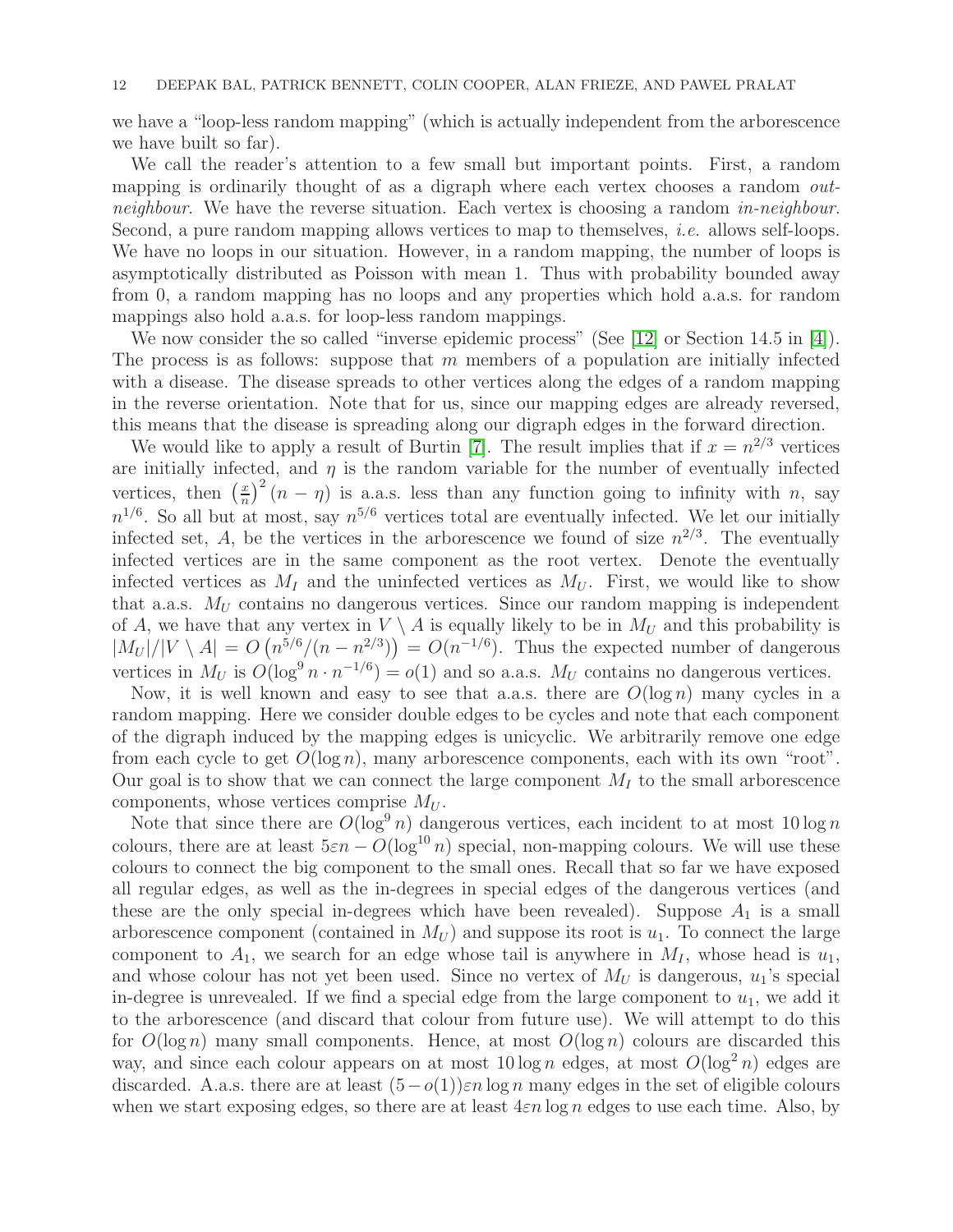Claim [2.3\(](#page-8-0)ii) we may assume that no vertex (and so none of the roots) has in-degree more than  $10 \log n$ . So when we look for our random special edge going to a particular root, there are at most  $10 \log n$  possibilities forbidden by our conditioning. Thus if there are x many small components that remain to be connected to the giant, then the probability that any of them fail to connect is at most

$$
x\left(1 - \frac{n - n^{5/6} - 10\log n}{n(n-1)}\right)^{4\varepsilon n \log n} \le x\left(1 - \frac{1}{2n}\right)^{4\varepsilon n \log n} \le x\exp\{-2\varepsilon \log n\} = \frac{x}{\log^2 n} = o(1),
$$

since  $x = O(\log n)$ . This finishes the proof of Theorem [1.1.](#page-2-2)

### 3. Conclusion and open questions

Our result, Theorem [1.1,](#page-2-2) is tight in one sense in that the hitting time is correct in terms of the structure of the digraph. It would be of interest to see precisely how many colours we need to choose from to get this result. Can we find the precise hitting time if we only have  $n - 1$  colours? Suppose we want a rainbow copy of some specific spanning tree, for example, a directed Hamilton path. How many random edges and colours are needed? How many edge disjoint rainbow spanning trees (respectively, arborescences) can we pack into  $G_{n,m}$  (respectively,  $\mathcal{D}_{n,m}$ )?

### **REFERENCES**

- <span id="page-12-9"></span><span id="page-12-6"></span>[1] N. Alon and J.H. Spencer, The Probabilistic Method, Wiley, 1992 (Third Edition, 2008).
- [2] D. Bal, P. Bennett, A.M. Frieze and P. Pralat, Power of k choices and rainbow spanning trees in random graphs, preprint.
- <span id="page-12-7"></span><span id="page-12-2"></span>[3] D. Bal and A.M. Frieze, Rainbow Matchings and Hamilton Cycles in Random Graphs, preprint.
- <span id="page-12-10"></span>[4] B. Bollobás, Random Graphs, Cambridge University Press, Cambridge, 2001.
- [5] B. Bollobás, *The evolution of sparse graphs*. Graph theory and Combinatorics (Cambridge, 1983), 35-57, Academic Press, London, 1984.
- <span id="page-12-11"></span>[6] B. Bollobás, A. Thomason, Random graphs of small order. Random graphs '83 (Poznań, 1983), 47-97, North-Holland Math. Stud., 118, North-Holland, Amsterdam, 1985.
- <span id="page-12-14"></span>[7] Y. Burtin, On a simple formula for random mappings and its applications, Journal of Applied Probability 17 (1980), 403-414
- <span id="page-12-0"></span>[8] C. Cooper and A.M. Frieze, *Multi-coloured Hamilton cycles in random edge-coloured graphs*, ombinatorics, Probability and Computing 11 (2002), 129–134.
- <span id="page-12-4"></span>[9] A. Ferber, G. Kronenberg, Mousset and Shikhelman, Packing a randomly edge-colored random graph with rainbow k-outs, preprint.
- <span id="page-12-1"></span>[10] A.M. Frieze and P. Loh, Rainbow Hamilton cycles in random graphs, Random Structures and Algorithms 44 (2014), 328-354.
- <span id="page-12-5"></span>[11] A. Frieze and B.D. Mckay, Multicoloured trees in random graphs, Random Structures and Algorithms 5 (1994) 45–56.
- <span id="page-12-13"></span>[12] I. B. Gertsbakh, Epidemic process on a random graph: some preliminary results. J. Appl. Probability 14 (1977), 427-438.
- <span id="page-12-8"></span><span id="page-12-3"></span>[13] S. Janson, T. Luczak and A. Rucinski, Random Graphs, Wiley-Intersci. Ser. Discrete Math. Optim., 2000.
- [14] S. Janson and N. Wormald, Rainbow Hamilton cycles in random regular graphs, Random Structures Algorithms 30 (2007), 35-49.
- <span id="page-12-12"></span>[15] B. Pittel, On the probable behaviour of some algorithms for finding the stability number of a graph, Math. Proc. Camb. Philos. Soc. 92 (1980) 511–526.